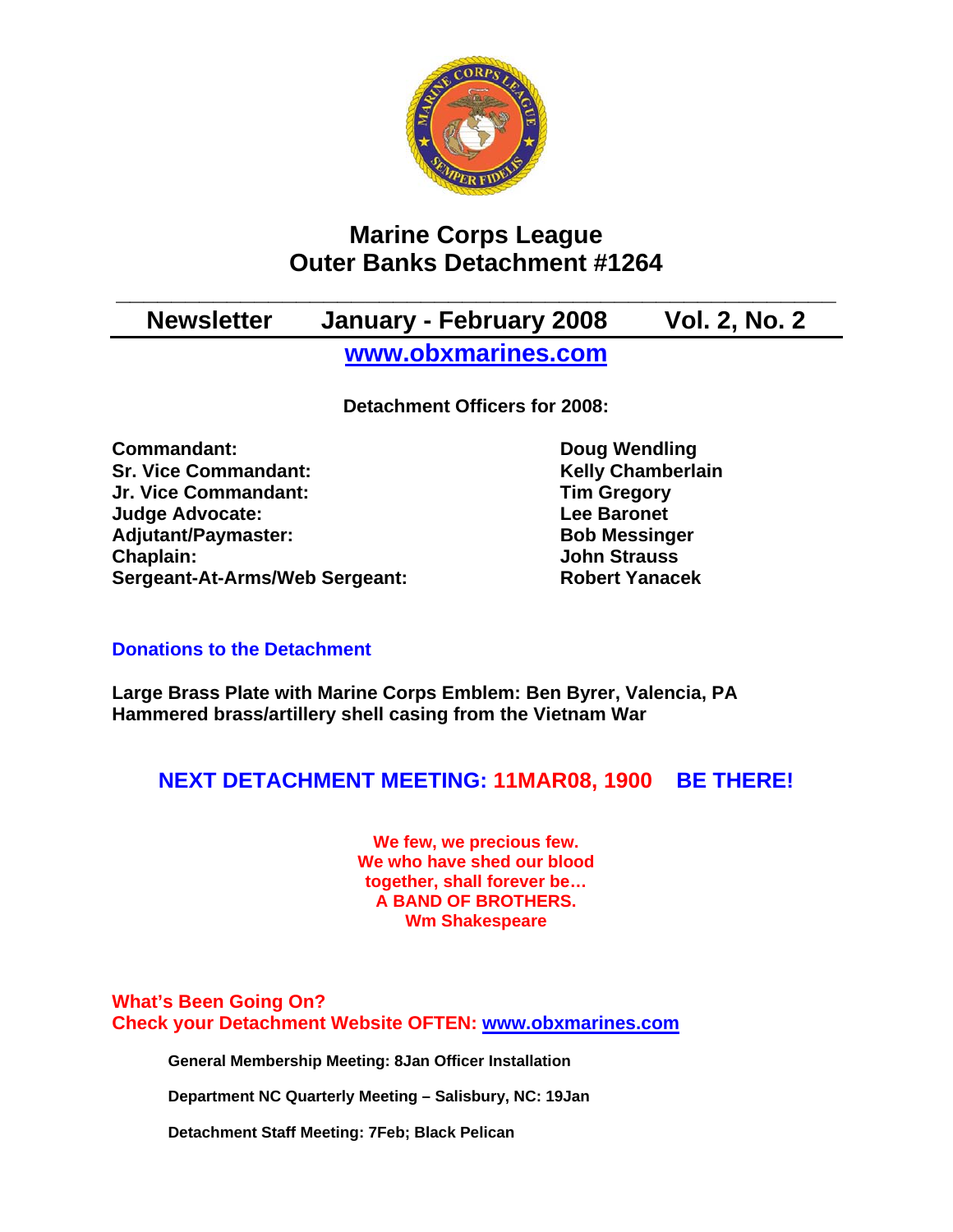**General Membership Meeting: 12Feb**

**Welcomed New Member: Chris Stimac** 

#### **Uniforms**

**The Marine Corps League does have uniform regulations, but uniforms are not required. The cover, with the Marine Corps emblem is the minimum requirement to be considered 'in uniform'. Other uniform gear is optional. [MCL Ship's Store: Cover \$20; EGA \$3.50]** 

### **Message From The Commandant:**

#### **Fellow Marines,**

**A few notes…**

#### **Re: Membership Renewal**

**To-date we are at roughly 83% renewal [19 out of 23] rate for those whose membership fee was due December 2007. One of the 4 is an active duty Marine and I've not been able to catch up with him. Another is a transfer out [to Charlotte]. The other 2 have not responded to my follow up communications.** 

#### **Re: Marine In Need, Wanchese, NC**

**Since 11Dec07 our Detachment has forwarded \$1,945 to our Marine In Need down in Wanchese. It has helped significantly. Our Marine is able to participate in the adult day care program again, allowing his wife to return to work which supplements their cash flow. Thanks to all Marines who gave so much to our fellow Marine!** 

#### **Re: New Officers for 2008**

**Kelly Chamberlain is our new Senior Vice Commandant and Tim Gregory is the new Junior Vice Commandant. Congratulate them next time you see them and thank them for their continued service.** 

#### **Re: Recruiting…**

**Recruiting literature has been reprinted and is available for all members. Pick some up at the next meeting and make it your objective to recruit one new member this year. Current membership is 27. We're down 4 from last year owing to 2 Marines who answered the Supreme Commandant's call to duty at Detachment Everlasting, 1 transfer out of the area, and one unknown.**

**Check your Detachment website often: [www.obxmarines.com](http://www.obxmarines.com/)**

**Also, North Carolina and other MCL information is available at the Department NC website: [www.ncmcleague.org](http://www.ncmcleague.org/)**